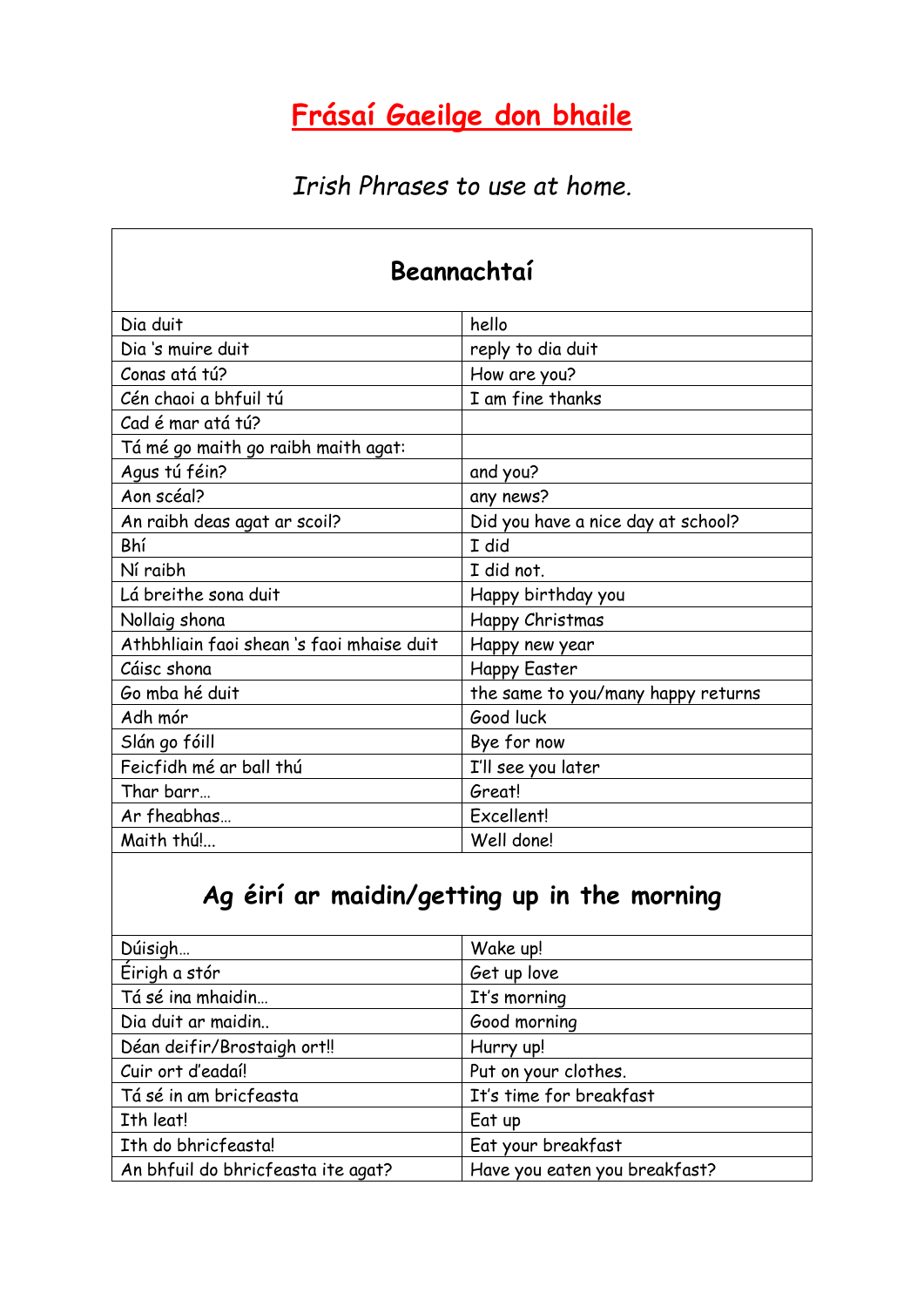| Cá bhfuil do mhála scoile? | Where is your school bag? |
|----------------------------|---------------------------|
| An bhfuil do lón agat?     | Have you got your lunch?  |
| Faigh do chóta             | Get your coat             |
| Cuir ort do chóta          | Put on your coat          |
| Dún do chóta               | Close your coat           |
| Tá an bus ag teacht        | The bus is coming         |
| Slán a stór/a chroí        | Bye love                  |
| Bíodh lá deas agat         | Have a nice day           |
|                            |                           |

### **Am dinnéir/ dinner time**

| Tá ocras orm                                | I am hungry                           |
|---------------------------------------------|---------------------------------------|
| Tá an dinnéar réidh                         | Dinner is ready                       |
| Cuir as an teilifís                         | Switch off the television             |
| An bhfuil d'obair bhaile críochnaithe agat? | Have you finished your homework?      |
| Cuir na plátaí/gloiní/agus sceanra ar an    | Put the plates/glasses/cutlery on the |
| mbord                                       | table                                 |
| Réitigh an bord                             | Set the table                         |
| Nigh do lámha                               | Wash your hands                       |
| Suigh isteach                               | Sit in                                |
| Tá sé blásta                                | It's tasty                            |
| Ar mhaith leat tuilleadh?                   | Would you like more?                  |
| Ba mhaith                                   | I would                               |
| Níor mhaith                                 | I would not                           |
| Ith do ghlasraí                             | Eat your vegetables                   |
| Tá mé lán go béal                           | I am full!                            |
|                                             |                                       |

### **Am codlata**

| Tá mé tuirseach          | I am tired              |
|--------------------------|-------------------------|
| Tá tuirse orm            |                         |
| Tá tuirse an domhain orm |                         |
| Tá sé in am luí          | It's bedtime            |
| Tá sé in am codlata      | It's bedtime            |
| Tá sé ag éirí déanach    | It's getting late       |
| Cuir ort do phitseamaí   | put on your pyjamas     |
| Scuab d'fhiacla          | brush your teeth        |
| Ar mhaith leat scéilín?  | Would you like a story? |
| Léifidh mé scéal duit    | I will read you a story |
| Cúnlaigh isteach/        | snuggle in              |
| Tabhair póigín dom       | Give me a kiss          |
| Oíche mhaith a stór      | Goodnight my love       |
| Codladh sámh             | sleep well              |